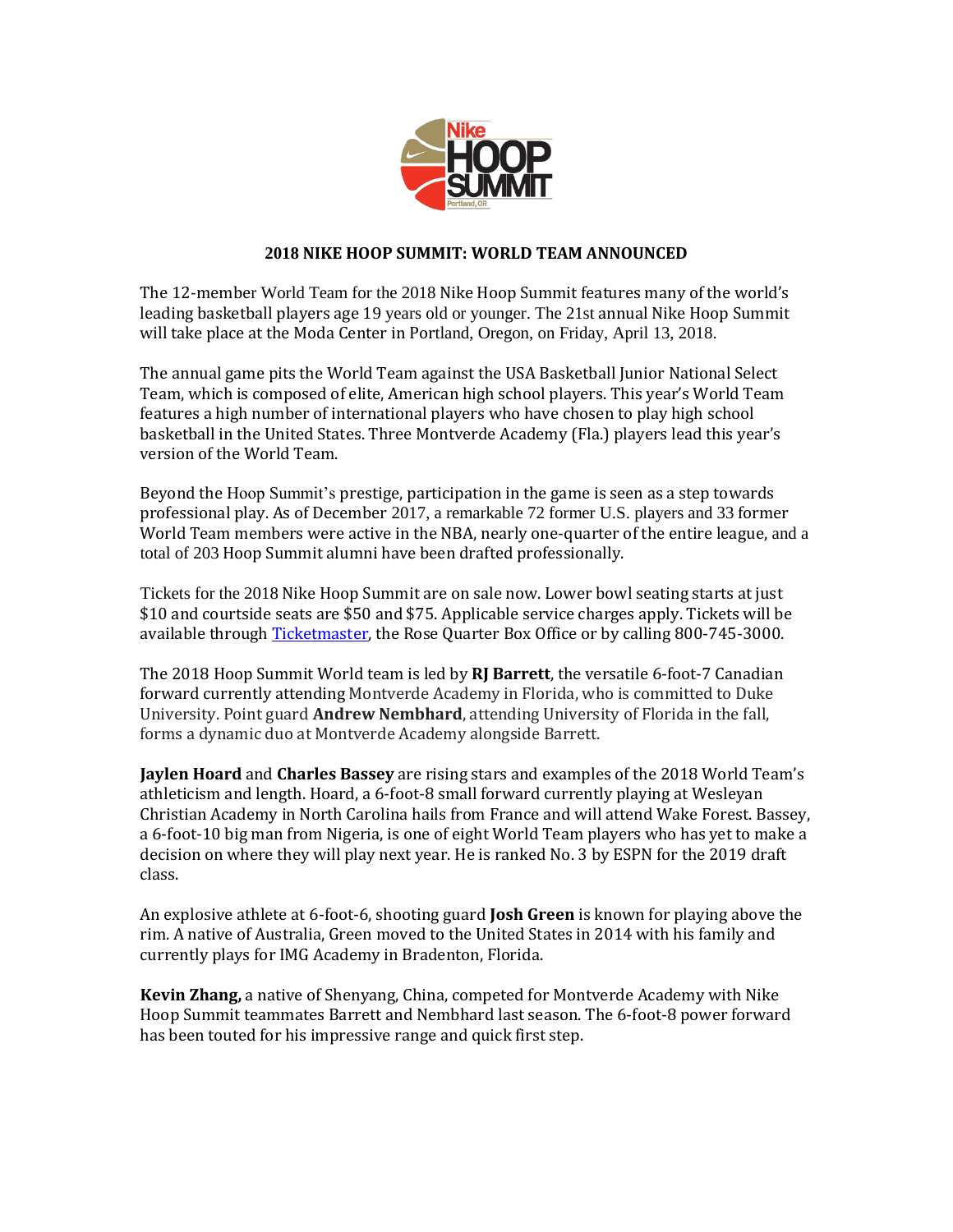Lithuanian-born **Ignas Brazdeikis** hails from Canada and is committed to play for the Michigan Wolverines next year. A big wing player at 6-foot-8, Brazdeikis is a dynamic lefthanded scorer.

A University of Minnesota signee and native of Nigeria, **Daniel Oturu** is the top-ranked recruit from the state of Minnesota. Ranked the No. 6 center in his class by ESPN, the 6-foot-10, Otruru excels at protecting the rim.

At age 17, **Leandro Bolmaro** is one of the younger players on the World Team this year. The 6-foot-6 swingman, known for his strong outside shooting, plays for Weber Bahia Estudiantes in Argentina. Earlier this year, Bolmaro was selected to the All-Star team at the Basketball Without Borders Global Camp in Los Angeles.

**Bathiste Tchouaffe,** a 6-foot-5 wing player from France, has a great shooting touch and is a solid defensive player. As team captain, he led his team to a gold medal finish at the FIBA Europe U-18 Championship in 2016.

A 5-foot-9 point guard, **Yago Dos Santos** hails from Sao Paulo and is considered the top prospect in Brazil. The 19-year-old has recently been starting as point guard for his country's senior national team. A native of Mali, **N'Faly Dante** is the youngest member of the World Team this year. ESPN's No. 9-ranked member of the 2020 class, Dante is a 6-foot-11 center who currently resides Wichita, Kansas.

## **THE ATHLETES: 2018 NIKE HOOP SUMMIT WORLD TEAM**

Jaylen Hoard (6'8", Wesleyan Christian Academy, North Carolina and France) SF RJ Barrett (6'7", Montverde Academy, Florida and Canada) SF Andrew Nembhard (6'4", Montverde Academy, Florida and Canada) PG Josh Green (6'6", IMG Academy, Florida and Australia) SG Kevin Zhang (6'8", Montverde Academy, Florida and China) PF Leandro Bolmaro (6'6", Weber Bahia Estudiantes, Argentina) SG Yago Dos Santos (5'9", Club Atletico Paulistano, Brazil) PG Charles Bassey (6'10", Aspire Academy, Texas and Nigeria) C N'Faly Dante (6'11", Sunrise Christian Academy, Kansas and Mali) C Bathiste Tchouaffe (6'5", Nanterre 92, France) SG Ignas Brazdeikis (6'8", Orangeville Prep, Canada) SF Daniel Oturu (6'10", Cretin-Derham Hall, Minnesota and Nigeria) C

Details on the previously announced USA team can be found [here.](https://www.usab.com/news-events/news/2018/03/usa-nike-hoop-summit-roster.aspx)

## **THE COACHES**

The World Team will be led by eight-time Nike Hoop Summit coach **Roy Rana**, who currently has a 3-4 record in the series and, in 2013, became the first coach in Hoop Summit history to lead his team to back-to-back victories. In August 2017, Rana was named head coach of the Canadian men's basketball team for the 2017 FIBA AmeriCup and the qualifiers for the 2019 World Cup. He will again be assisted by Serbia's **Marin Sedlacek**, who is making his 18th Hoop Summit appearance.

## **THE HISTORY**

The United States holds a 14-6 advantage in the Nike Hoop Summit. In addition to victories in